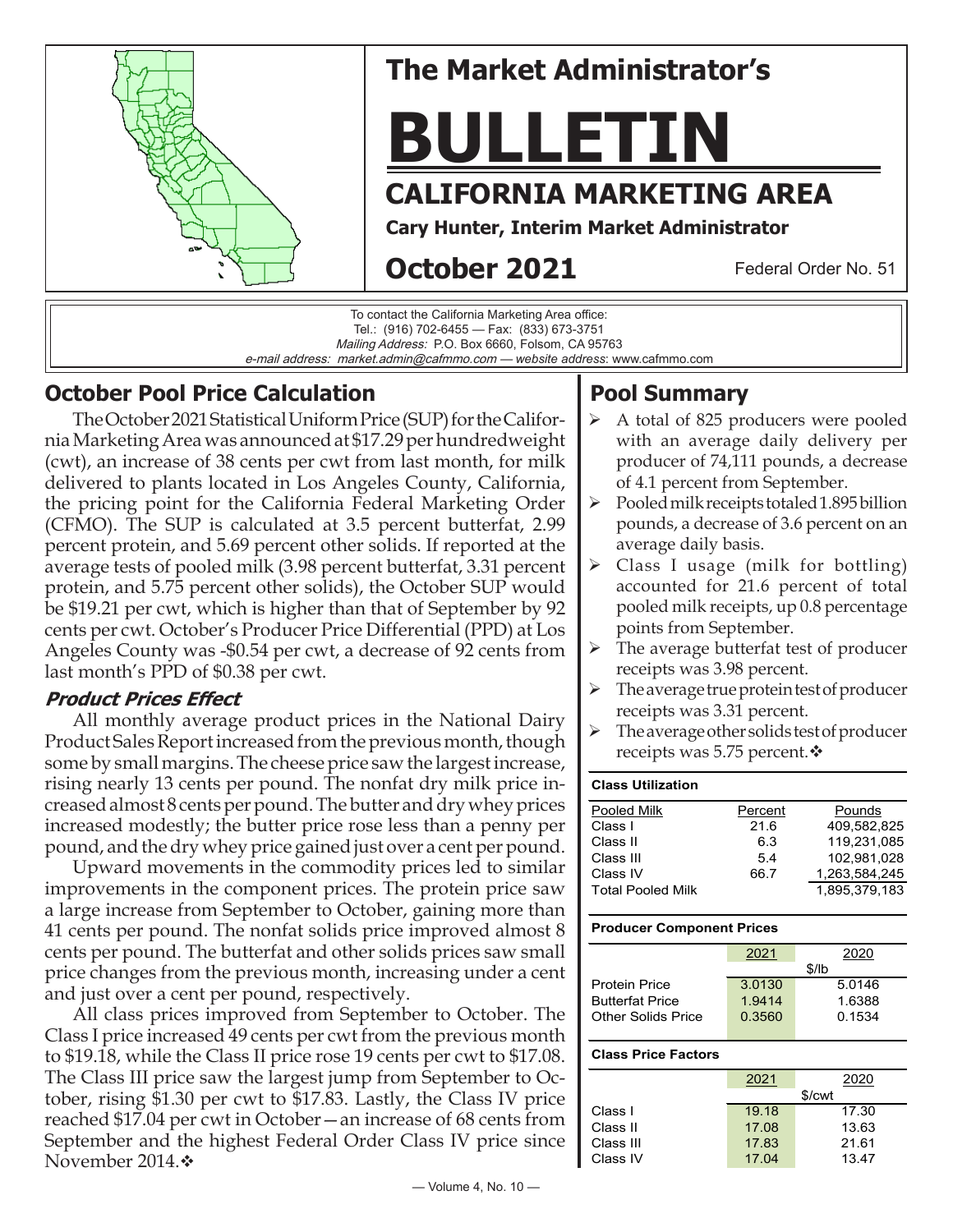## **Price Outlook**

For the second time since January 2020, the Federal Order (FO) 51 Statistical Uniform Price (SUP) at standard tests surpassed the \$17.00 mark, reaching \$17.29 per hundredweight (cwt) in October 2021. Recent *Chicago Mercantile Exchange* (CME) futures suggest that milk prices will continue their upward trajectory through the fourth quarter of 2021 and into early 2022. Class III and IV futures traded on November 16, 2021, support an average FO 51 SUP at standard tests



of \$18.27 per cwt in Q4 2021 and \$19.08 in Q1 2022. Thereafter, CME futures indicate continued price appreciation; the SUP is expected to average \$19.32 from January 2022 to October 2022. The November 2021 *World Agricultural Supply and Demand Estimates*  also reflect optimism for milk prices, projecting a 2022 all-milk price of \$20.25 per cwt.

Continued increases in milk prices bode well for California dairy farmers, especially in the context of high prices for feed and other inputs, such as labor and fuel. The accompanying figure depicts the projected FO 51 SUP, expected U.S. prices for corn and soybeans<sup>1</sup>, and U.S. wholesale diesel price projections2 . The depicted U.S. wholesale diesel prices may understate the energy costs facing California dairy farmers; the California retail diesel price was nearly \$2.00 per gallon higher, on average, from October 2020 to October 2021. The corn price is anticipated to average \$5.74 per bushel (bu) from January 2022 to October 2022—up 28 cents from the average for the same period in 2021. The January 2022 to October 2022 soybean price averages \$12.65 per bu—down more than 50 cents from the same period in 2021, but well above 2019 and 2020 values. In the November 2021 *Crop Production* report, the USDA National Agricultural Statistics Service (NASS) projects a record high corn yield per acre for the 2021/22 crop year. Despite the large forecasted supply, the market remains supportive of high prices, suggesting strong demand.

#### **Milk Production**

Following strong milk production in the first half of 2021, output in recent months was more restrained. According to the NASS *Milk Production* report, milk output in the major 24 dairy states decreased by 0.3 percent in October after showing modest increases of less than one percent in September and August (compared to year prior values). According to the USDA Economic Research Service (ERS) sluggish production may persist; ERS lowered its expectations for 2022 milk production to 228.1 billion pounds in the November 2021 *Livestock, Dairy, and Poultry Outlook*. ERS attributes recent production slowdowns to higher costs for inputs like feed, labor, and fuel relative to milk prices and the lowered projection to fewer cows in the national herd. If realized, decreased milk supplies are likely to result in upward price movements.

#### **Demand**

Dairy producers stand to benefit from the ongoing global economic recovery. The International Monetary Fund (IMF) projects the U.S. Gross Domestic Product (GDP) to increase by 5.2 percent in 2022. The IMF also predicts considerable GDP growth in several key export markets for U.S. dairy: Mexico (4 percent), Canada (4.9 percent), China (5.6 percent), and Southeast Asia (5.5 percent). GDP gains in these markets support continued strength in export sales.

The Consumer Confidence Index, which is published by the Conference Board and represents consumers' perspective on the health of the U.S. *(continued on page 3)*

<sup>1</sup> Corn and soybean prices are sourced from *Chicago Mercantile Exchange* futures settled on November 16, 2021.

<sup>2</sup> Diesel prices and projections come from the U.S. Energy Information Administration (USEIA).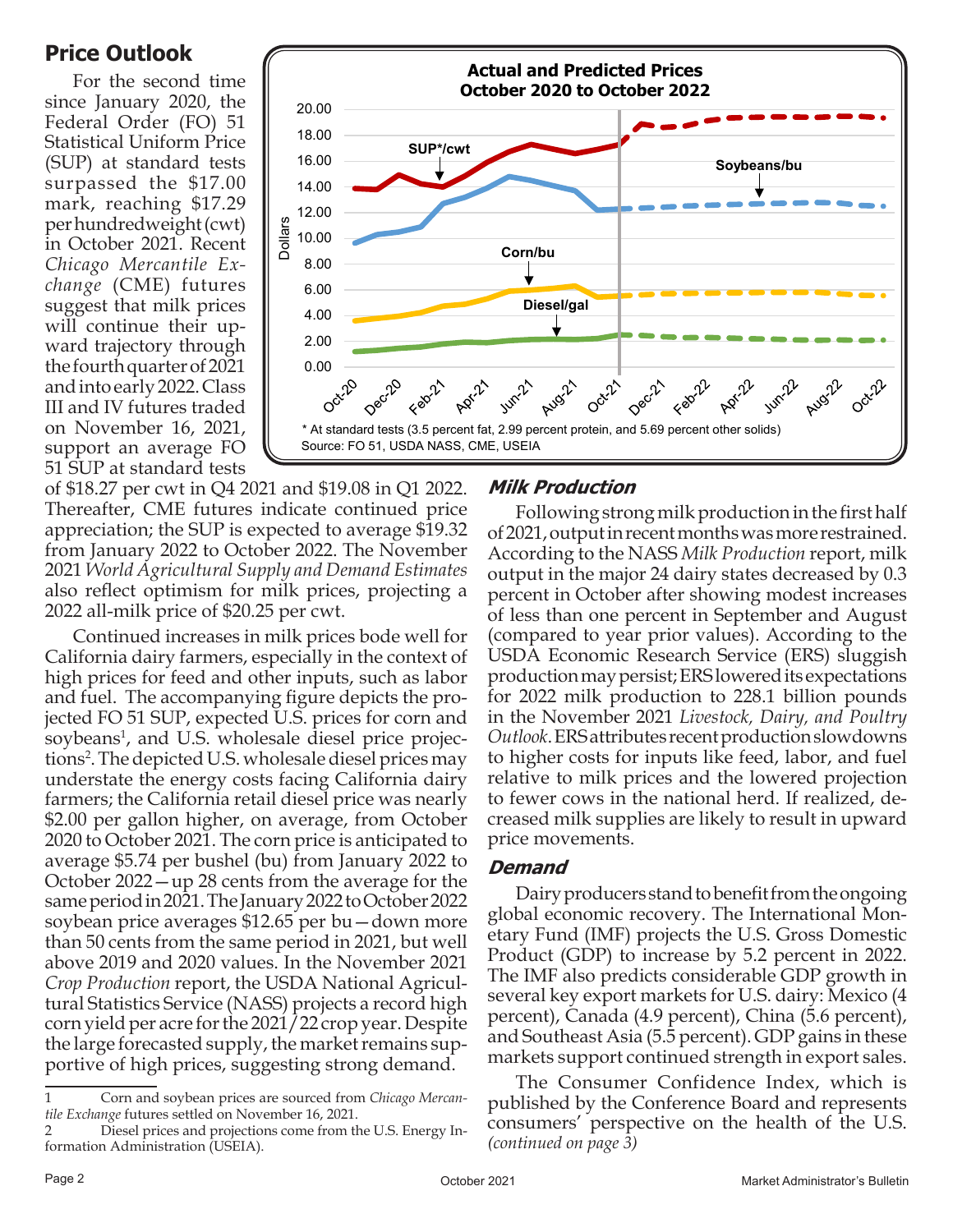### **Price Outlook** (continued from page 2)

economy, increased from 109.8 in September 2021 to 113.8 in October 2021. The increase reveals that consumers currently anticipate the economy improving in the next six months, signaling optimism for the economy and domestic consumption of dairy products. Despite these measures, inflationary concerns as well as the uncertainty associated with the pandemic offer some hesitance moving forward. $\mathbf{\hat{v}}$ 

**Dairy Margin Coverage Pays Out for 2021**

Dairy Margin Coverage (DMC) is a voluntary program administered by the USDA Farm Service Agency (FSA) that provides risk management coverage to dairy producers when the margin between the all-milk price<sup>1</sup> and the average feed cost<sup>2</sup> falls below a certain level selected by participants. As a reflection of recent market conditions, producers enrolled at a coverage level of \$7.50 or higher have received payments under DMC for every month of 2021 thus far. Year-to-date, DMC has paid out a total of \$1.08 billion, representing an



average payment per operation of \$56,726. More than 75 percent of dairy operations in the United States with established production history are currently enrolled in the 2021 program.

In California, a total of 1,007 operations are currently enrolled in the program—an increase of 54 percent over the previous year's enrollment. California ranks second in the U.S. for total DMC payments in 2021 at \$104 million, ranking only behind Wisconsin. Also, California ranks fifth for the highest average payment per operation at \$103,333. For states with more than 100 producers enrolled, California has the highest average payment per operation.

DMC payments depend on national commodity prices for milk, corn, soybean meal, and alfalfa. With feed prices rising more rapidly than milk prices thus far in 2021, payments have been more frequent than in prior years. DMC payments for milk covered at the highest level occurred in only five months of 2020 and seven months of 2019. The figure above illustrates the monthly average feed costs and margin over feed

costs calculated for the DMC program<sup>3</sup>. When added together, the DMC feed cost and margin over feed cost totals the all-milk price. The all-milk price—depicted by each full column—represents the average price paid for milk, including premiums. Additionally, the USDA Agricultural Marketing Service's (AMS) mailbox price for California is plotted in the figure as a point of reference to compare national prices to regional prices. The mailbox price—portrayed by the black line—represents the average price received for milk, including premiums and deductions such as marketing fees, hauling costs, and cooperative dues.

As shown in the figure, rising feed prices have been a driving force behind payments in 2021. August 2021 marked the lowest margin over feed cost at \$5.25 per hundredweight since the inception of the DMC program. Comparing the national commodity prices with the California mailbox price proposes even tighter margins for California producers. As discussed on page 2, *Chicago Mercantile Exchange* futures suggest that higher milk prices are on the way, potentially improving dairy farmers' margins but reducing the potential for large future DMC payments. $\mathbf{\hat{*}}$ 

<sup>1</sup> The all-milk price used in the DMC margin calculation is estimated by the USDA National Agricultural Statistics Service (NASS) for the top 24 dairy-producing states.

<sup>2</sup> The average feed cost is calculated by the USDA FSA using NASS feed prices from the *Agricultural Prices* report.

<sup>3</sup> More information on DMC calculations can be found on the DMC website at: www.fsa.usda.gov/programs-and-services/dairymargin-coverage-program.